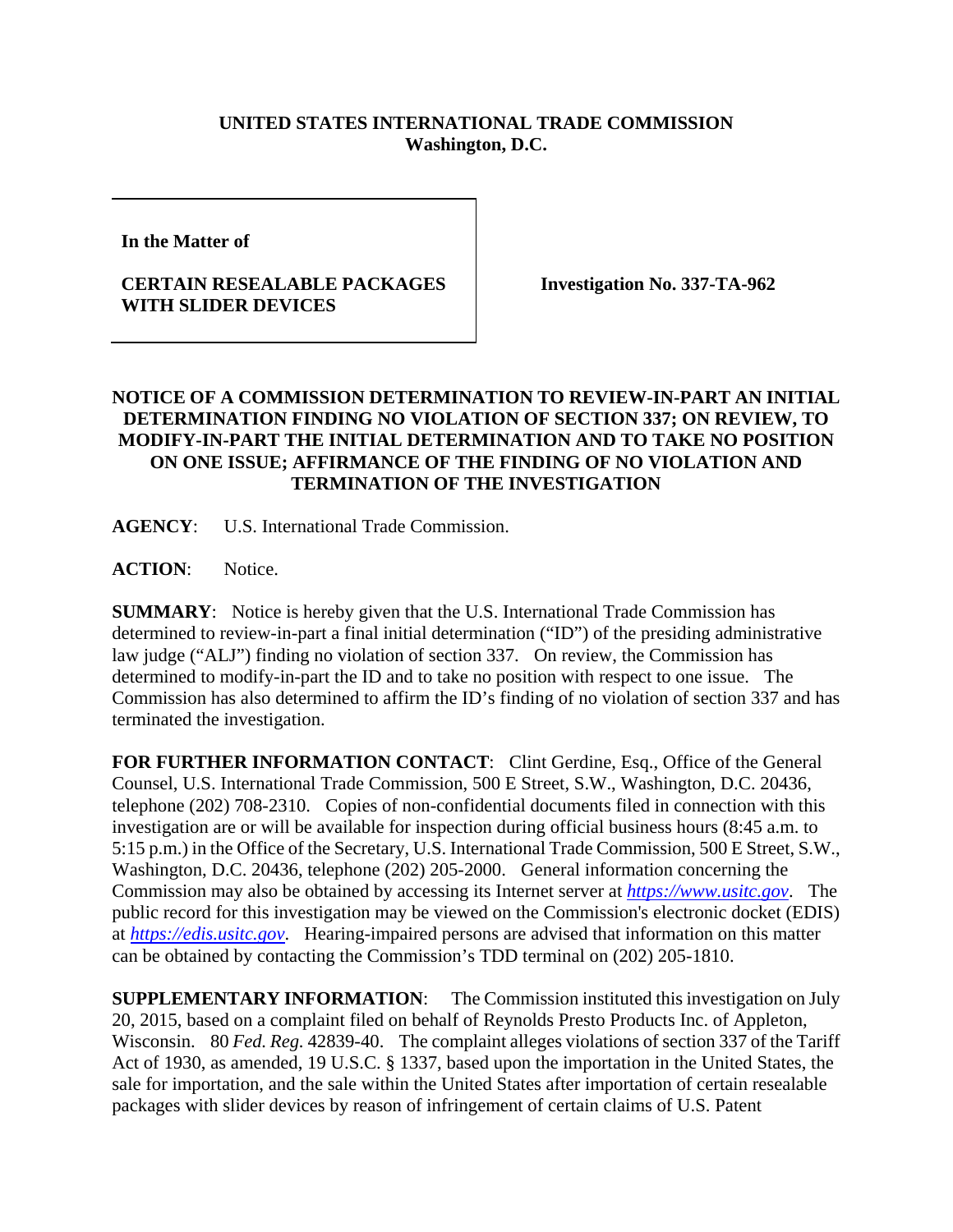Reexamination Certificate No. 6,427,421 and U.S. Patent Nos. 6,524,002 and 7,311,443. The complaint further alleges the existence of a domestic industry. The Commission's notice of investigation named Inteplast Group, Ltd. of Livingston, New Jersey and Minigrip, LLC of Alpharetta, Georgia as respondents. The Office of Unfair Import Investigations is participating in this investigation.

On March 14, 2016, the Commission issued notice of its determination not to review the ALJ's ID (Order No. 8) granting complainant's motion for summary determination that it has satisfied the economic prong of the domestic industry requirement under 19 U.S.C. §§  $1337(a)(3)(A)$  and (B) for all asserted patents.

On June 20, 2016, the ALJ issued his final ID finding no violation of section 337. The ALJ found that none of respondents' accused products infringe any of the asserted patents. He also found that the technical prong of the domestic industry requirement had been satisfied with respect to the '443 patent, but not with respect to the '421 or '002 patents. The ALJ also issued his recommended determination (RD) on remedy and bond. The ALJ recommended, in the event the Commission finds a violation, that both limited exclusion and cease and desist orders should issue against infringing products and each respondent.

On July 6, 2016, complainant and respondents each filed a petition for review of the final ID. On July 14, 2016, complainant, OUII, and respondents each filed a response to the opposing petition.

Having examined the record of this investigation including the ID, the parties' petitions for review, and the responses thereto, the Commission has determined to review-in-part the final ID. Specifically, the Commission has determined to review (1) the ID's finding of no invalidity of claim 1 of the '443 patent under 35 U.S.C. § 102(b); and (2) the ID's analysis regarding infringement of the '421 patent. The Commission has determined not to review the remainder of the final ID.

On review with respect to issue (1), the Commission determines to take no position on the ID's finding of no invalidity of claim 1 of the '443 patent under § 102(b). On review with respect to issue (2), the Commission modifies-in-part the final ID. Specifically, the Commission supplements the ID's finding of no infringement under the doctrine of equivalents of asserted claim 39 of the '421 patent with respect to the "feeding a zipper sheet" limitation (ID at 45-49) with the following:

Presto's doctrine of equivalents arguments are so broad that they read the limitation "releasably adhered" out of asserted claim 39. "Under the all elements rule, there can be no infringement under the doctrine of equivalents if even one limitation of a claim or its equivalent is not present in the accused device. . . . Thus, if a court determines that a finding of infringement under the doctrine of equivalents 'would entirely vitiate a particular claim[ed] element,' [as the case is here with respect to the "releasably adhered" limitation] then the court should rule that there is no infringement under the doctrine of